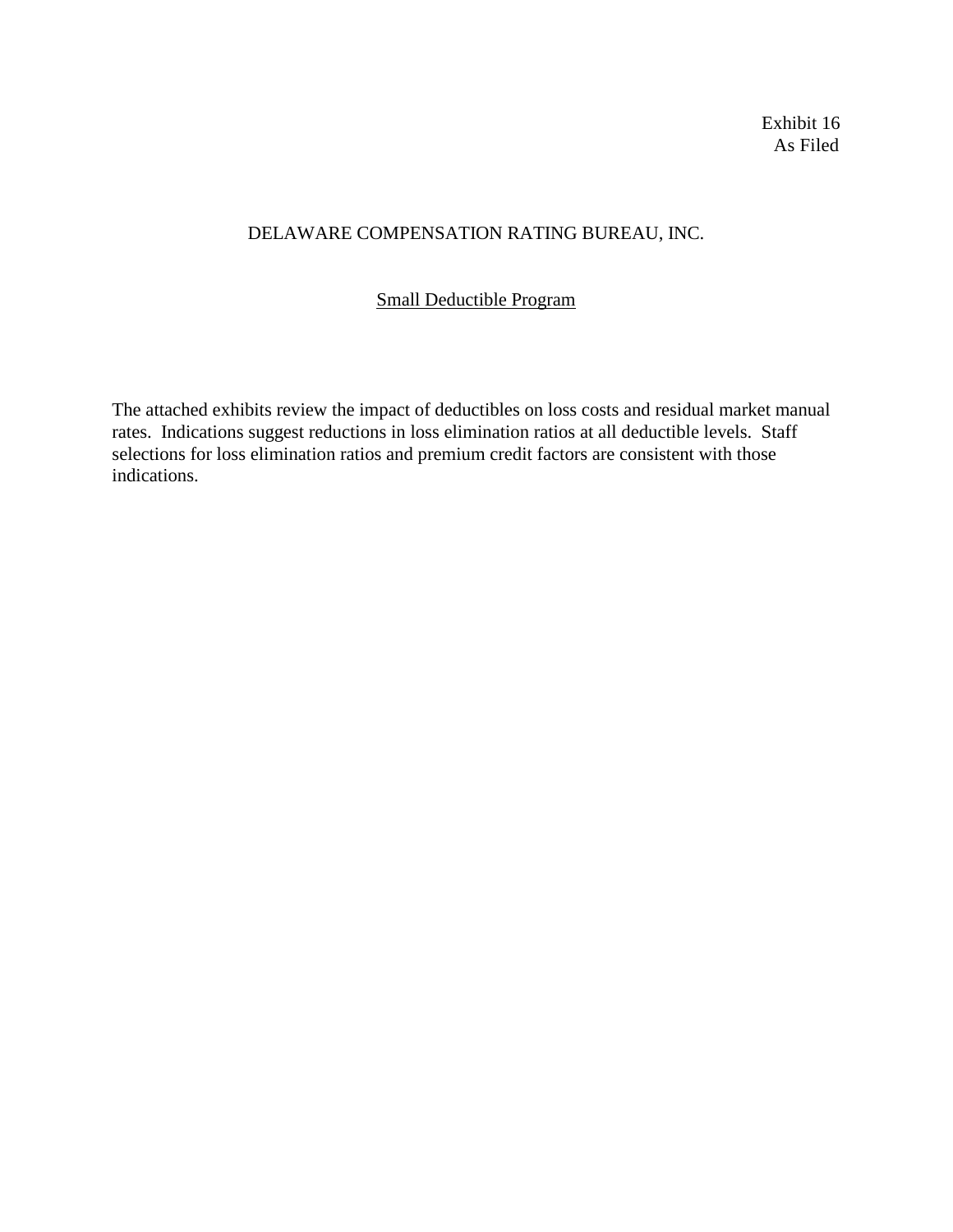### **2005 DELAWARE DEDUCTIBLE STUDY**

## **Proposed Effective Date 12/1/05**

| Deduct. | Effect of<br>Deductible | Selected | Loss<br>Elimination | <b>Current Loss</b><br>Elimination |
|---------|-------------------------|----------|---------------------|------------------------------------|
|         |                         |          |                     |                                    |
| Level   | on Losses               |          | Ratio               | Ratio                              |
|         |                         |          |                     |                                    |
|         |                         | (12)     | (13)                | (14)                               |
|         |                         |          |                     |                                    |
| 500     | 0.9803                  | 0.975    | 0.025               | 0.030                              |
| 1,000   | 0.9630                  | 0.955    | 0.045               | 0.050                              |
| 1,500   | 0.9492                  | 0.940    | 0.060               | 0.065                              |
| 2,000   | 0.9380                  | 0.930    | 0.070               | 0.080                              |
| 2,500   | 0.9286                  | 0.920    | 0.080               | 0.090                              |
| 3,000   | 0.9206                  | 0.910    | 0.090               | 0.100                              |
| 3,500   | 0.9134                  | 0.900    | 0.100               | 0.110                              |
| 4,000   | 0.9069                  | 0.890    | 0.110               | 0.115                              |
| 4,500   | 0.9009                  | 0.885    | 0.115               | 0.120                              |
| 5,000   | 0.8953                  | 0.880    | 0.120               | 0.125                              |
|         |                         |          |                     |                                    |

| Deduct.<br>Level | Effect of<br>Deductible<br>on Man.Rate | Selected | Premium<br>Credit | Current<br>Premium<br>Credit |
|------------------|----------------------------------------|----------|-------------------|------------------------------|
|                  |                                        | (15)     | (16)              | (17)                         |
| 500              | 0.9836                                 | 0.980    | 0.020             | 0.025                        |
| 1.000            | 0.9692                                 | 0.965    | 0.035             | 0.040                        |
| 1,500            | 0.9578                                 | 0.950    | 0.050             | 0.055                        |
| 2,000            | 0.9485                                 | 0.940    | 0.060             | 0.065                        |
| 2,500            | 0.9407                                 | 0.935    | 0.065             | 0.075                        |
| 3,000            | 0.9340                                 | 0.925    | 0.075             | 0.080                        |
| 3.500            | 0.9280                                 | 0.915    | 0.085             | 0.090                        |
| 4,000            | 0.9226                                 | 0.910    | 0.090             | 0.095                        |
| 4,500            | 0.9176                                 | 0.905    | 0.095             | 0.100                        |
| 5.000            | 0.9130                                 | 0.900    | 0.100             | 0.105                        |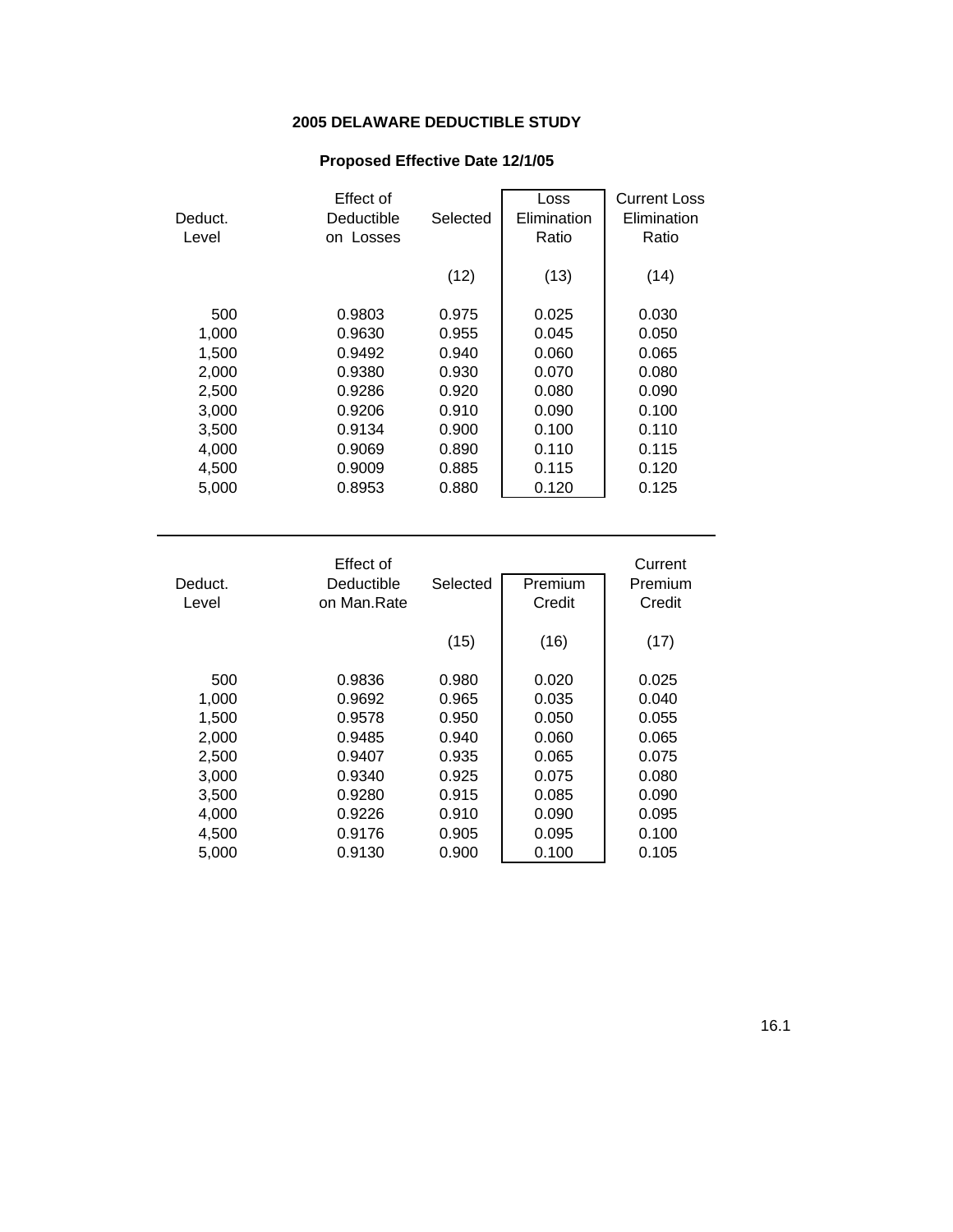#### **2005 DELAWARE DEDUCTIBLE STUDY**

|                                   |         | Total         | Adj        | Adj            | Adjusted        |
|-----------------------------------|---------|---------------|------------|----------------|-----------------|
|                                   |         | Incurred      | Factor     | Factor         | Losses          |
|                                   |         | Losses        |            |                | $(1)^*(2)^*(3)$ |
| Loss Range                        |         | (1)           | (2)        | (3)            | (4)             |
|                                   |         |               | a          | b              |                 |
| $0 -$                             | 499     | 1,982,393     | 1.000      | 0.9996         | 1,981,600       |
| $500 -$                           | 999     | 8,258,117     | 0.995      | 0.9996         | 8,213,540       |
| 1,000<br>$\overline{\phantom{a}}$ | 1,499   | 10,685,373    | 0.990      | 0.9996         | 10,574,288      |
| 1,500<br>$\overline{\phantom{a}}$ | 1,999   | 10,569,508    | 0.985      | 0.9996         | 10,406,801      |
| 2,000<br>$\overline{\phantom{a}}$ | 2,499   | 9,585,384     | 0.980      | 0.9996         | 9,389,919       |
| 2,500<br>$\overline{\phantom{a}}$ | 2,999   | 8,124,094     | 0.975      | 0.9996         | 7,917,823       |
| 3,000<br>$\sim$                   | 3,499   | 6,614,551     | 0.970      | 0.9996         | 6,413,548       |
| 3,500<br>$\overline{\phantom{a}}$ | 3,999   | 5,790,439     | 0.965      | 0.9996         | 5,585,539       |
| 4,000<br>$\sim$                   | 4,499   | 5,396,012     | 0.960      | 0.9996         | 5,178,099       |
| 4,500<br>$\sim$                   | 4,999   | 4,944,510     | 0.955      | 0.9996         | 4,720,118       |
| 5,000<br>$\sim$                   | & UP    | 1,005,099,077 | 0.950      | 0.9996         | 954,462,186     |
|                                   |         |               |            |                |                 |
|                                   |         | # Claims      | Adj Losses |                | Adj Tot Ded     |
|                                   | Deduct. | >= Deduct     | < Deduct.  | $[(2)^*(3)^*]$ | Collected       |
|                                   | Level   | Level         | Level      | $(5)*(6)$      | $(7)+(8)$       |
|                                   | (5)     | (6)           | (7)        | (8)            | (9)             |
|                                   |         |               | C          |                |                 |
|                                   | 500     | 56,161        | 1,981,600  | 27,928,921     | 29,910,521      |
|                                   | 1,000   | 45,096        | 10,195,140 | 44,627,182     | 54,822,322      |
|                                   | 1,500   | 36,469        | 20,769,428 | 53,861,394     | 74,630,822      |
|                                   | 2,000   | 30,379        | 31,176,229 | 59,519,023     | 90,695,252      |
|                                   | 2,500   | 26,091        | 40,566,148 | 63,571,374     | 104, 137, 522   |
|                                   | 3,000   | 23,119        | 48,483,971 | 67,249,379     | 115,733,350     |
|                                   | 3,500   | 21,076        | 54,897,519 | 71,155,716     | 126,053,235     |
|                                   |         |               |            |                |                 |
|                                   | 4,000   | 19,525        | 60,483,058 | 74,946,010     | 135,429,068     |
|                                   | 4,500   | 18,252        | 65,661,157 | 78,406,595     | 144,067,752     |
|                                   | 5,000   | 17,211        | 70,381,275 | 81,719,549     | 152,100,824     |

| Deduct.<br>Level<br>(5) | Effect of<br>Deductible<br>on Losses<br>(10)<br>d | Effect of<br>Deductible<br>on Manual Rate<br>(11)<br>е |
|-------------------------|---------------------------------------------------|--------------------------------------------------------|
| 500                     | 0.9803                                            | 0.9836                                                 |
| 1,000                   | 0.9630                                            | 0.9692                                                 |
| 1,500                   | 0.9492                                            | 0.9578                                                 |
| 2,000                   | 0.9380                                            | 0.9485                                                 |
| 2,500                   | 0.9286                                            | 0.9407                                                 |
| 3,000                   | 0.9206                                            | 0.9340                                                 |
| 3,500                   | 0.9134                                            | 0.9280                                                 |
| 4.000                   | 0.9069                                            | 0.9226                                                 |
| 4,500                   | 0.9009                                            | 0.9176                                                 |
| 5.000                   | 0.8953                                            | 0.9130                                                 |